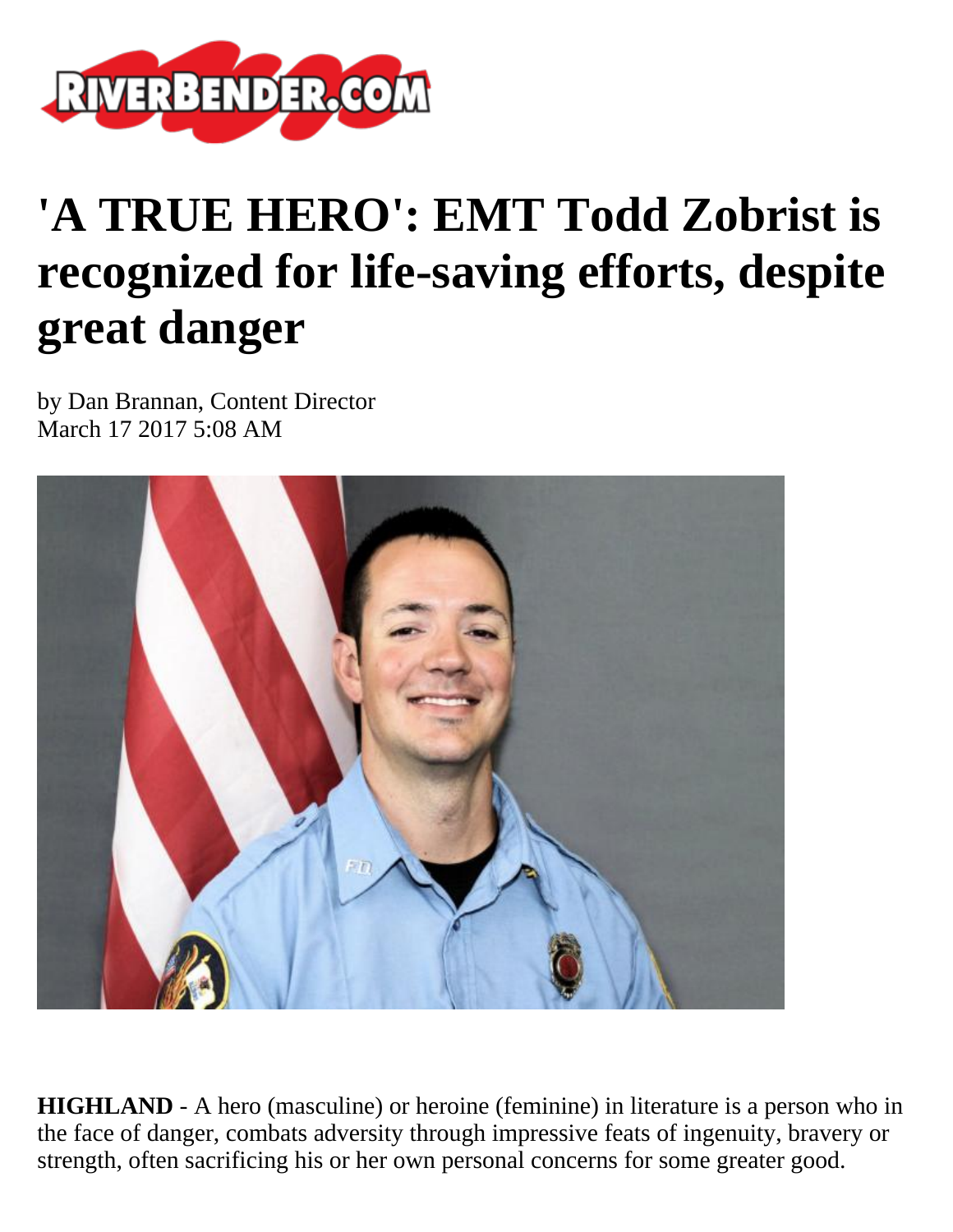**Madison County Sheriff John Lakin** described **Todd Zobrist**, a paramedic with Highland EMS, on Thursday at a press conference at the department unequivocally as "a hero."

The Highland EMS paramedic was first to arrive on the scene after a call of a vehicle in Highland's Silver Lake with a person possibly inside. When Zobrist arrived, he found the described vehicle to be partially submerged in the lake, approximately 50 to 75 feet from the shore. In 45-degree water temperatures, Zobrist, a paramedic with Highland EMS, removed what clothing he could and plunged head first into the lake to search the vehicle for occupants.

Zobrist located an unresponsive infant male child in the passenger compartment of the vehicle. The paramedic pulled the lifeless child from the vehicle and immediately began administering cardiopulmonary resuscitation (CPR), on the roof of the partially submerged vehicle.

The infant was revived at the scene by the paramedic and is now being cared for in a St. Louis area hospital. He is stable and expected to make a complete recovery, Lakin said.

**Cristy Campbell, 32, of Glen Carbon**, was earlier identified as a "person of interest, possibly endangered" by Madison County Sheriff's Department after missing after the fire. The body of a woman was found matching her description in Silver Lake in the water a short way from the young child, but the Madison County Coroner's Office has not positively identified her yet. The body was located near the dam approximately 400 feet from the area where the vehicle entered the water.

"Todd Zobrist was able to shed most of his clothes and get into 45-degree water temperatures, then swam out 50-75 feet into the water and was able to do a full sweep inside the vehicle of seated areas and find a 3-month old floating in a vehicle full of water," Sheriff Lakin said. "The vehicle only had six to eight inches of air space above where the infant was found. Zobrist was able to remove the baby from the vehicle and get the child to safety on the roof of the vehicle where he began CPR.

"I am very happy to report today that we are getting reports from a hospital in St. Louis that the child is fine and is supposed to be released tomorrow. If there's something good that came of all this tragedy in my opinion is that (EMT) Todd Zobrist is a hero and the family of the 3-month-old will be able to spend a long time with this child because of Mr. Zobrist."

Zobrist's supervisor, Highland EMS Chief Brian Wilson completely echoed Sheriff Lakin's sentiments and said: "Right now, Todd is trying to keep warm, obviously. He, without question, exhibited bravery beyond what you would expect when he arrived on